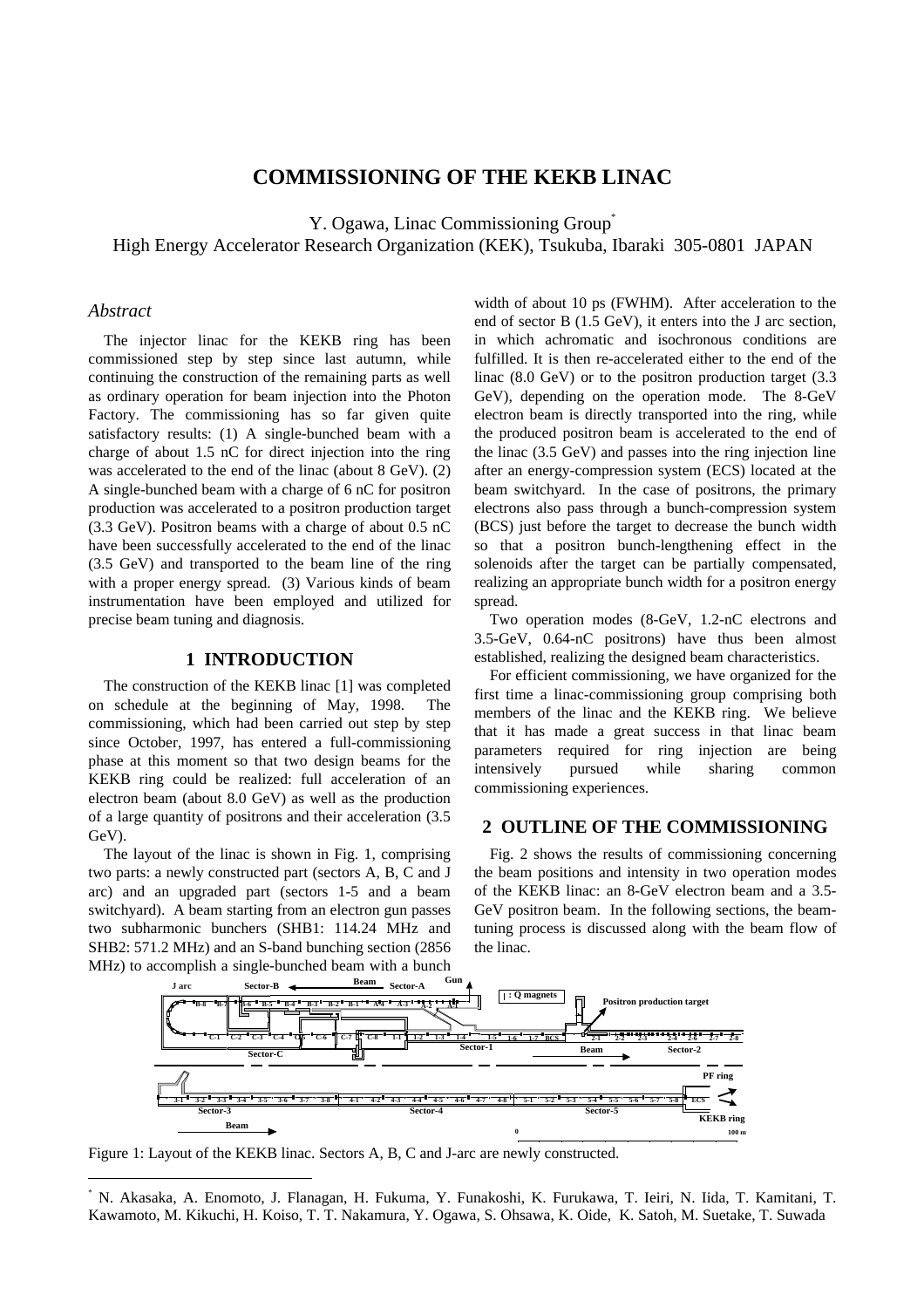

Figure 2: Two design beams have been achieved at the end of the linac: 8-GeV, 1.5-nC electron and 3.5 GeV, 0.5-nC positron beams.

## *2.1 Electron Gun and Its Orbit Measurement*

The electron gun emits a beam with an energy of 200 keV and a pulse width of 2-3 ns (FW). The beam is immediately injected into the bunching section to form a single bunch in the S-band structure. Since the beam is still non-relativistic in this region, a solenoid-type focusing system is employed against strong space-charge forces among particles. It sometimes happens, however, that if a beam having even a slight inclination to the solenoid field axis is injected into this region, the central orbit may rotate in the magnetic field, causing an emittance growth. In order to prevent this kind of beam degradation, we not only checked the transverse components of the magnetic field, but also improved the alignment of the electron gun. As a result, the beam-orbit rotation is considerably minimized and the beam profile along the region becomes quite improved.

#### *2.2 Tuning of Bunching Section*

Tuning of the bunching section [2] has been carried out mainly by observing a bunch monitor with a streak camera (see Section 3.2) located at the end of the section. With proper powers fed into two SHB cavities, an S-band prebuncher and a buncher, as well as by precise tuning of the corresponding rf-phases, we succeeded to establish a single-bunched beam without any satellites. The bunch widths obtained in the 1.5-nC beam and the 10-nC primary beam for positron production are about 10 ps.

The energy spectrum is also measured at an energyanalyzing station at an energy of about 70 MeV, giving an energy spread of about 9% (FW).

### *2.3 Acceleration in Sectors A and B*

In sectors A and B, the energy must reach the J-arc design energy of 1.5 GeV, which is realized by using 10 accelerator units with a margin of one unit. The last two units are used as a knob for adjusting the energy in a cross-phase configuration so as to compensate for any energy spread due to the slope of the sine function. In a high-current acceleration mode, the acceleration phase for the rest of units is set at an off-crest angle of about 15 degrees in order to minimize the energy spread, satisfying the J-arc energy acceptance of 2.8% (FW=4 $\sigma$ ).

Beam transmission from the end of the bunching section to that of sector B is quite good, accomplishing almost 100% without any significant loss. It has been anticipated, however, that some problems related to wakefield effects might emerge for an intense primary electron beam with a charge of 10 nC. In fact, we sometimes observed some peculiar phenomena concerning beam profiles in high-current beam acceleration, while in beam acceleration with a small charge of 1.5 nC we found no such problems. Details concerning these items are discussed in Section 4.

## *2.4 Tuning of the J-arc Section*

The J-arc section is designed to be achromatic and isochronous [3]. The achromaticity condition is fulfilled in the following manner:

- Measure the dispersion at all beam-position monitors (BPM: see Section 3.1) along the J-arc by changing the energy using the energy knob.
- Calculate the strengths of the quadrupole magnets so as to simulate the observed dispersion and obtain ratios to the set values.
- Set the strengths of the quadrupole magnets at the values calculated from the inverse ratios to the set values.
- Measure again the dispersion and iterate the process. For the isochronicity condition, the same procedure is

taken, except for the first step, which is replaced by:

• Measure the time delay with a streak camera system (see Section 3.2) at the end of the J-arc by changing the energy using the energy knob.

In achromaticity corrections, second-order effects are also cured by adjusting the strengths of the sextupole magnets.

The central energy in the J-arc is maintained at 1.5 GeV by introducing an energy feedback loop utilizing the energy knob. As mentioned in the previous section, we sometimes observed interesting phenomena related to a degradation of the beam quality, which made the beam transmission in the J-arc quite low. The cures obtained by using local bumps and adjusting the acceleration phases at sectors A and B were successfully tried, and are described in Section 4.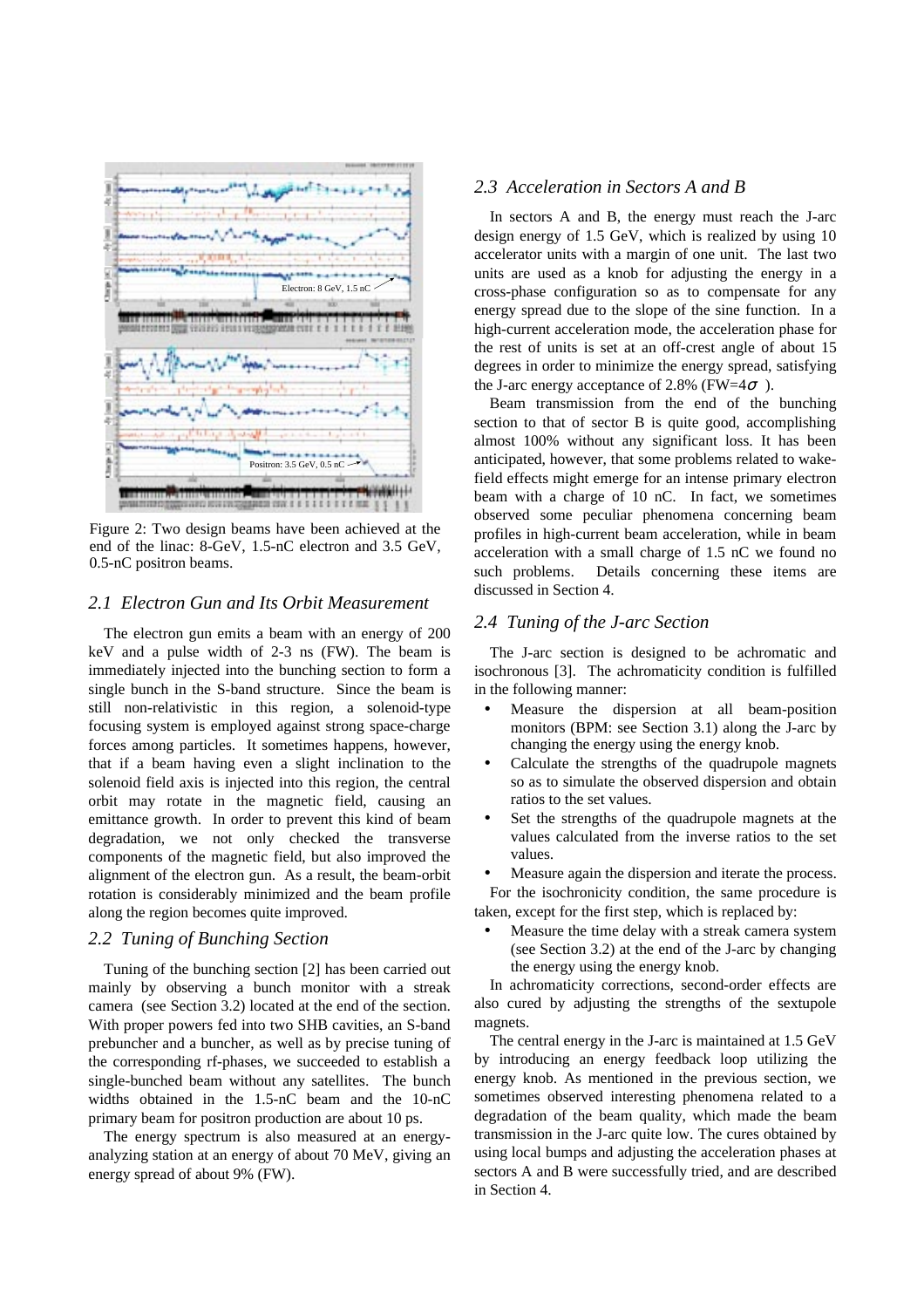## *2.5 Acceleration in Sectors C and 1*

In the midst of sectors C and 1, the newly constructed part and the upgraded part were joined together during the last week of March, 1998. In order to successfully make the prompt connection without causing any disturbances to the ordinary operation for the Photon Factory, we had prepared a temporary pre-injector comprising an electron gun and a bunching section at the first section of sector 1. Although two independent accelerators have been successfully connected without any obstacles, the short period for a connection has not allowed a satisfying alignment of the accelerator components. In fact, the beam losses in this region, which are suspected to be due to a misalignment, have so far not been avoided. A realignment of the linac is planned for this summer.

The largest amount of charge obtained for positron production was about 6 nC at the target, not reaching the design value of 10 nC. We expect a considerable improvement after a re-alignment.

# 2.6 Tuning of Primary Electrons at a  $e^+$  Target

Primary electrons for positron production pass through BCS just before the target so as to partially compensate the bunch lengthening of positrons occurring in the following solenoids. The acceleration phases at sectors C and 1 are set at an off-crest angle of about 30 degrees, making the phase-space orientation for BCS. Although BCS worked quite well, fine-tuning will be carried out in the autumn.

Since the positron yield strongly depends upon the beam profile at the target, the beam waist was surveyed by changing the optics before the target. The minimum radius of the beam size was estimated to be around 1 mm, obtaining a maximum positron production.

#### *2.7 Acceleration in Sectors 1-5*

Acceleration in this region has proceeded without any problems for electron and positron beams. The beam characteristics have been measured for both beams at the end of sector 5, giving the quite satisfying results reported in Section 5.

# 2.8 *ECS* for  $e^+$  beam

The energy acceptance required for the positron injection line to the KEKB ring is 0.5% (FW). In order to achieve this value, the positron beam is passed through ECS at the end of linac. An energy-compression ratio of about 0.5 was obtained: an energy spread of 1.7% (FW) became 0.8% (FW) after ECS. According to an analysis of the data (Fig. 3), it turns out that almost 90% of the positrons fall in the energy acceptance of the injection line. The remaining slight difference relative to the design value will be expected to be eliminated by fine tuning of the acceleration phases as well as that of BCS.

After passing through ECS, a positron beam with a charge of about 0.4 nC was successfully transported to the temporary beam dump in the midst of the injection line. Although the beam-loss monitors installed along the injection line showed an allowed level of radiation in this time of operation (5 pps), it turns out that for the fullinjection mode (50 pps), the radiation level must be reduced by almost one half. This reduction will also be expected to be achieved with a proper tuning of the linac and the beam-transport line.



Figure 3: Energy spread of positron beams compressed into a half width by the ECS located at the end of linac, reaching almost the energy acceptance of the ring injection line.

#### **3 BEAM INSTRUMENTATION**

### *3.1 BPM Calibration*

BPMs [4] installed in all quadrupole magnets have been quite efficient tools for beam diagnosis in the commissioning. We have performed several kinds of BPM calibrations using a beam: measurements of the position resolutions and offsets as well as estimations of the calibration factors by employing a recalibration method [5]. The obtained results are summarized in Table 1.

# *3.2 Bunch Monitor with a Streak-Camera System*

Another important progress in beam diagnosis was the introduction of new streak-camera systems [6] for observing a bunch structure. Three systems (at the end of sector A and the J-arc, and just after the positron target) have been installed, while another one is being prepared at the end of the linac. One of the main features in the new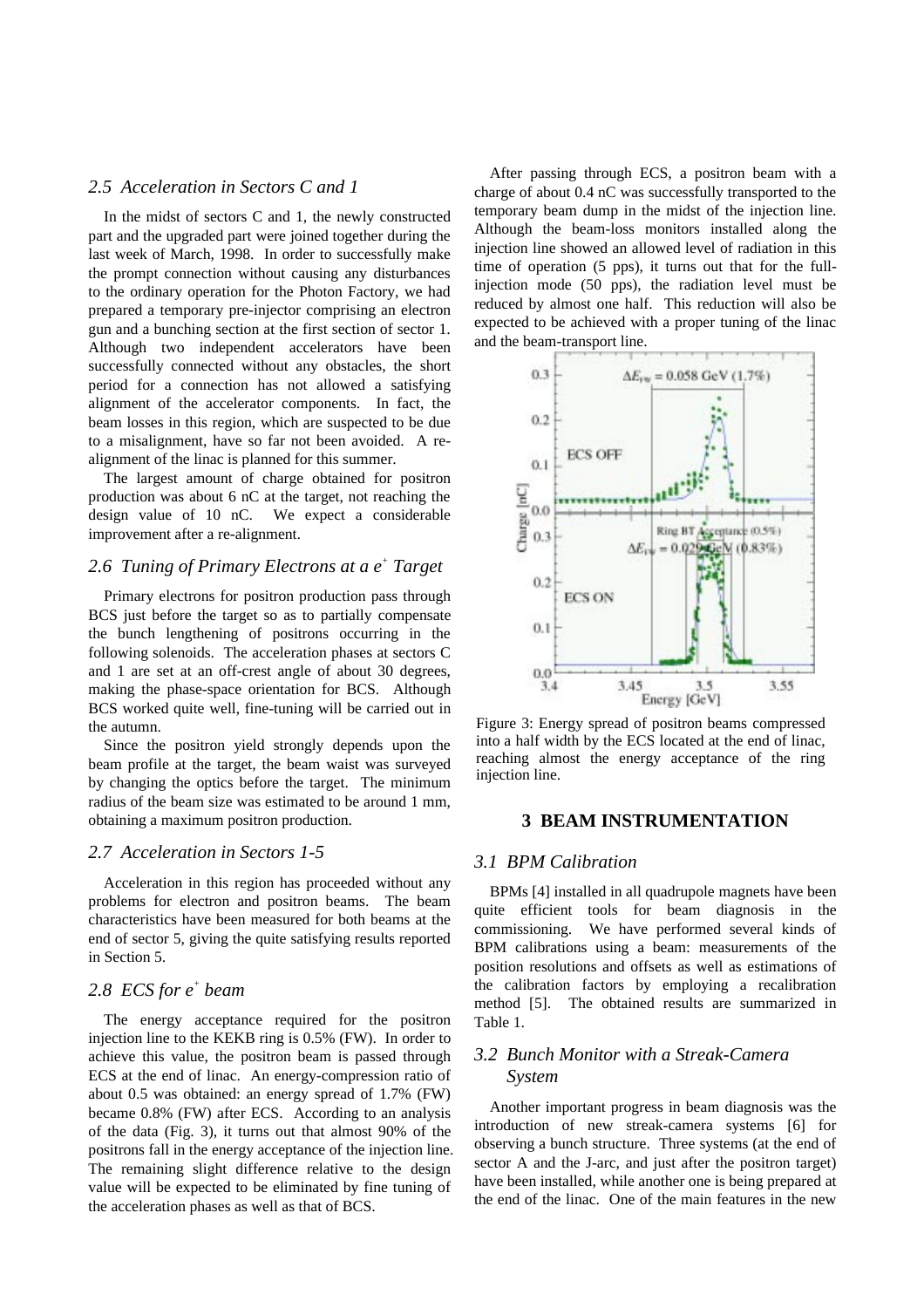system is an integration of hardware and software; all of the necessary steps to observe streak-signals are integrated, and the handling becomes quite simplified. Detailed descriptions can be found in the reference.

## *3.3 Test of Wire Scanner*

As non-destructive beam-profile monitors, wire scanners have been tested concerning several aspects: a detection scheme and its configuration as well as a radiation-shield method. The results indicate that with a suitable configuration of the detector, wire scanners give a sufficient signal-to-noise ratio against a strong radiation environment. We are planning to install three sets (each comprising three or four wire scanners positioned at proper distances) at the end of sector B, J-arc and the linac, respectively, so that the twiss parameters can be calculated in nearly real-time using signals from three or four wire scanners at the same time. Details are to be presented elsewhere [7].

#### *3.4 Wall Current Monitor: Charge Calibration*

Although the quantity of charge is one of the key parameters, the calibration is not a simple task, especially in the case of a very short pulse, like a single-bunch beam (10 ps) in the S-band linac. We employed two methods: a relative calibration utilizing a signal from the beaminduced field observed at the end of accelerator section as well as an absolute one using a Faraday cup installed in the straight branch line at the entrance of the J-arc. Details will be presented elsewhere.

#### **4 FINE TUNING OF INTENSE BEAM**

#### *4.1 Acceleration-Phase Tuning*

The acceleration phase for an intense beam has been set at an off-crest angle of about 15 degrees in sectors A and B for achieving an energy acceptance of the J-arc (Section 2.3). On the other hand, it has been about 30 degrees offcrest in sectors C and 1 for BCS (Section 2.6). The maximum beam transmission in these regions, however, was obtained by even a finer adjustment of the acceleration phases in sectors A and B, so that they were slightly shifted in the inverse direction relative to each other. In this way, the beam profiles in the J-arc were greatly improved, suggesting the existence of transverse wake-field effects, which are clearly shown in the next section. A detailed analysis will be carried out during the next commissioning period.

# *4.2 Orbit Tuning*

Local bumps have been introduced somewhere in sectors A and B, depending upon the beam state to improve the beam transmission in the J-arc and sector C. In calculations of a bump, dipole transverse wake-field effects are taken into account so that the bump can be closed. The bump, however, sometimes failed to close the orbit, possibly because quadrupole wake-field effects emerged when the beam profile-deformation was large. Incorporating quadrupole wake-field effects in bump calculations might be necessary during the next opportunity.

#### *4.3 Method of Downhill Simplex*

Since the beam intensity at a certain point of the linac depends upon many parameters upstream, it may happen that searching the optimum combination of parameters would be practically difficult. We tried the method of downhill simplex [8] for obtaining the maximum positron yield by changing the strength of a few upstream steering coils together with some acceleration phases. The results suggest that this kind of method could be useful in some cases. A more elaborate application of the method will be introduced in the future.

### **5 BEAM CHARACTERISTICS**

The beam characteristics obtained during the commissioning are listed in Table I, compared with the designed target values. As far as the beam intensity at the end of linac is concerned, the target values have been nearly realized for electron and positron beams, though a slight increase of positrons may be required. The singlebunch purity is practically 100%, while the bunch length is not in agreement with the design value, which does not seem to be a serious problem. The emittance growth observed in sectors A and B for an intense beam might be reduced by the effective use of local bumps or the method of downhill simplex. The energy margin for ring injection is rather poor at this time of commissioning, but can be considerably improved during the next commissioning period. The energy spread of both beams falls at almost the energy acceptance of the injection line.

### **6 CONCLUSIONS**

The first commissioning of the KEKB linac was successfully completed, reaching two major goals: 8-GeV acceleration of electron beams and 3.5-GeV acceleration of positron beams with sufficient quantity and quality. High-quality hardware completion of the machine was also verified and confirmed through commissioning, satisfying the beam characteristics required for the KEKB ring.

#### **7 ACKNOWLEDGEMENTS**

The authors would like to thank to all of the staff members of linac for the high-quality completion of the construction. They also greatly appreciate various forms of support by the project leaders, Profs. K. Nakahara and S. Kurokawa.